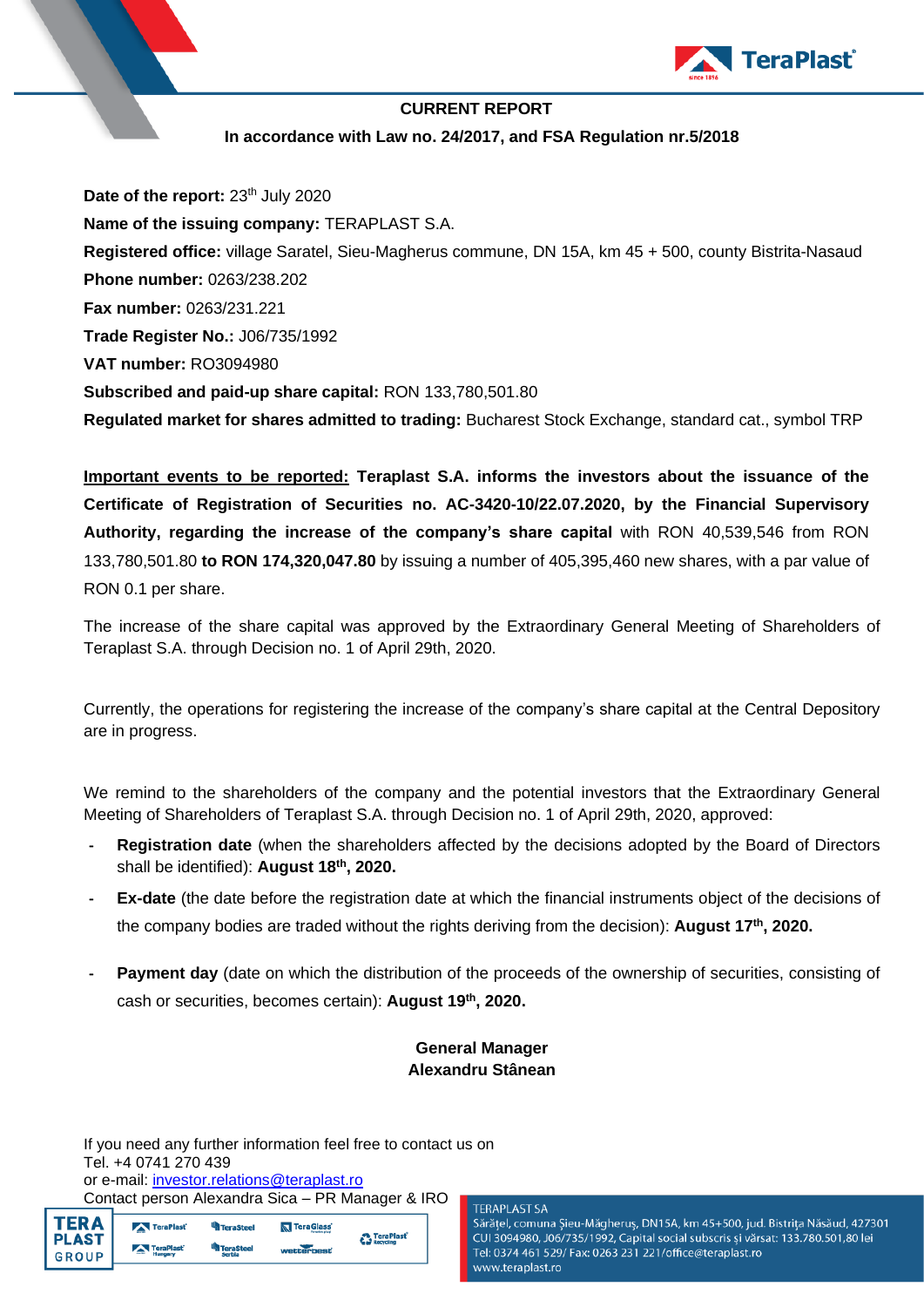# C E R T I F I C A T<br>DE ÎNREGISTRARE A INSTRUMENTELOR **FINANCIARE**

**AUTORITATEA DE SUPRAVEGHERE FINANCIARA** 

Prin prezentul se certifică înregistrarea următoarelor instrumente financiare:

ACTIUNI

| Clasa:                                 |                                  |                  | Data înregistrării: 18.06.2008                                                                                                             |                   |
|----------------------------------------|----------------------------------|------------------|--------------------------------------------------------------------------------------------------------------------------------------------|-------------------|
| Valoarea nominală:                     |                                  | 0,10 Lei         | Poziția în registrul ASF: 3596                                                                                                             |                   |
| Număr total:                           | 1.743.200.478                    |                  | Codul ASF al actiunilor: 35963                                                                                                             |                   |
| <i><u><b>inregistrarea</b></u></i>     | <b>Data</b>                      | Număr de acțiuni | Valoarea emisiunii                                                                                                                         |                   |
| 1                                      | 23.05.2008                       |                  | 297.875.880                                                                                                                                | 29.787.588,00 Lei |
| $\overline{2}$                         | 28.08.2013                       |                  | $-9.000.000$                                                                                                                               | -900.000,00 Lei   |
| $\overline{3}$                         | 09.02.2016                       |                  | 88.745.890                                                                                                                                 | 8.874.589,00 Lei  |
| $\overline{\mathbf{4}}$                | 16.05.2016                       |                  | 188.810.890                                                                                                                                | 18.881.089,00 Lei |
| Caracteristici conform:<br>Societatea: | de ONRC<br><b>TERAPLAST S.A.</b> |                  | Certificatului constatator nr. 404600/10.07.2020 emis                                                                                      |                   |
| Capitalul social subscris:             |                                  |                  | 174.320.047,80 Lei                                                                                                                         |                   |
| Capitalul social vărsat:               |                                  |                  | 174.320.047,80 Lei                                                                                                                         |                   |
| Cod unic de înregistrare emitent:      |                                  |                  | 3094980                                                                                                                                    |                   |
| Nr. de ordine in registrul comerțului: |                                  |                  | J06/735/1992                                                                                                                               |                   |
| Cod ASF emitent:                       | 169329                           |                  |                                                                                                                                            |                   |
| Localitatea: SIEU-MAGHERUS             |                                  |                  |                                                                                                                                            |                   |
| Strada:<br>Județul: BISTRITA-NASAUD    | DN 15A, Km 45+500, Sat Saratel   |                  |                                                                                                                                            |                   |
|                                        |                                  |                  | Emiterea de catre A.S.F. a prezentului certificat de inregistrare nu reprezinta certificarea legalitatii modului în care au fost efectuate |                   |

modificarile de capital si nici aprobarea eventualelor cesiuni facute cu încalcarea prevederilor legale si raportate la A.S.F. dupa ce au fost înregistrate la Oficiul Registrului Comertului, nerespectându-se obligatiile legale de raportare la piata pe care se tranzactioneaza actiunile societatii si de înregistrare la A.S.F.

Intreaga raspundere legala revine emitentilor, Consiliilor de Administratie si conducerilor executive ale acestora si institutilor implicate In legalizarea modificarilor de capital, care sunt raspunzatori în fata legii pentru eventualele ilegalitati ce ar putea fi constatate.

| Număr: AC - 3420 - 10 | Data emiterii:<br>22.07.2020 |
|-----------------------|------------------------------|
|                       | Presedinte,                  |
|                       | Nict. MARCU                  |
|                       |                              |
|                       |                              |
|                       |                              |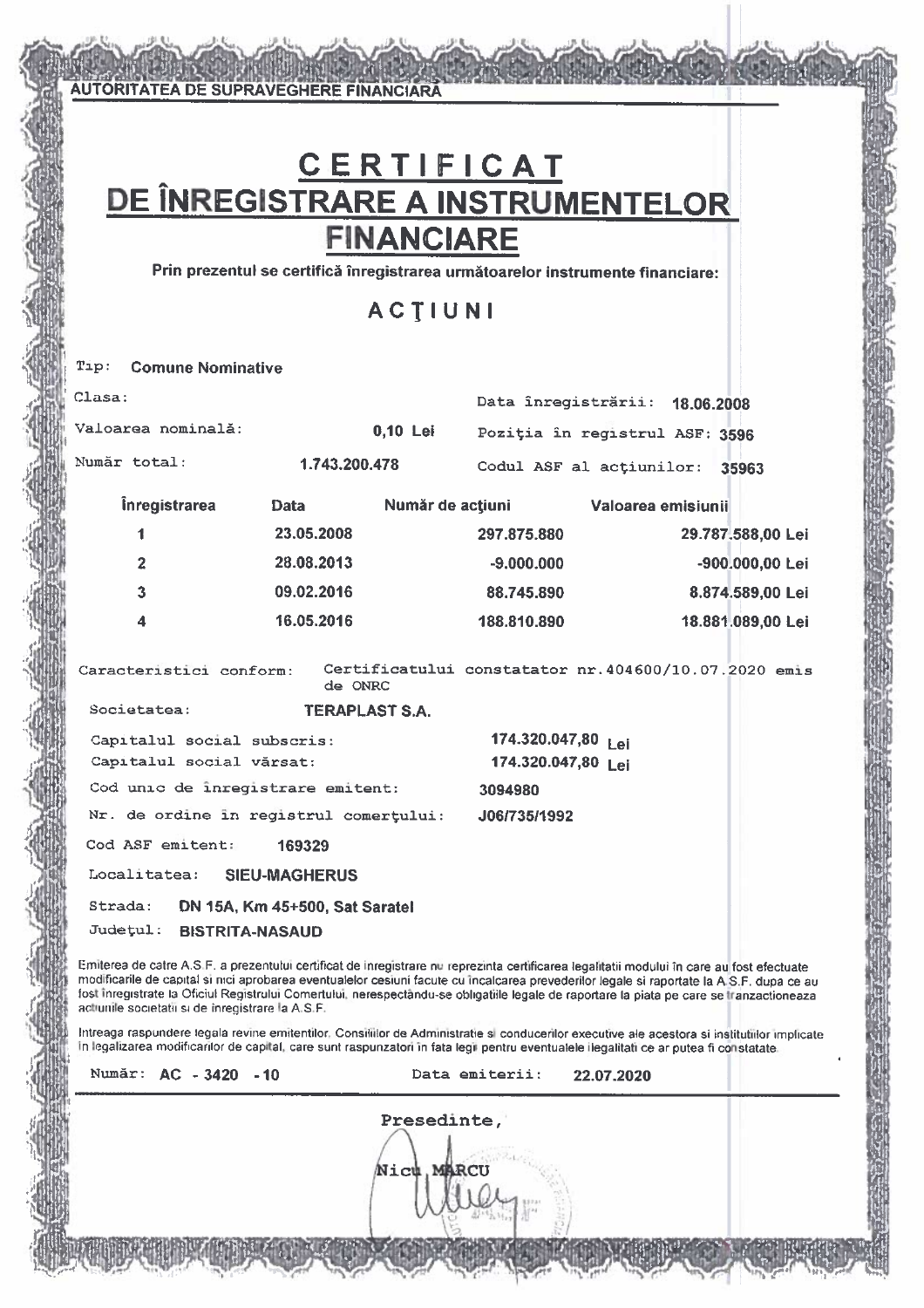## STRUCTURA ACTIONARIATULUI

conform Certificatului constatator nr.404600/10.07.2020 emis de ONRC

Emitentul: TERAPLAST S.A.

este înregistrat la A.S.F. cu următoarea structură de proprietate:

Actionari

### Dețineri de capital

|                                    | Nr. actiuni   | Pondere din<br>capitalul social |      |
|------------------------------------|---------------|---------------------------------|------|
| PERSOANE FIZICE SI ENTITATI LEGALE | 1.743.200.478 | 100.00                          | $\%$ |

Evidenta instrumentelor financiare tranzactionate pe piata de capital si a detinatorilor acestora este tinuta de Depozitarul Central.

Pentru actualizarea prezentei înregistrări transmiteți orice modificare survenită după eliberarea acestui document, conform prevederilor legale în vigoare.

Data: 22.07.2020

Presedinte, Nicu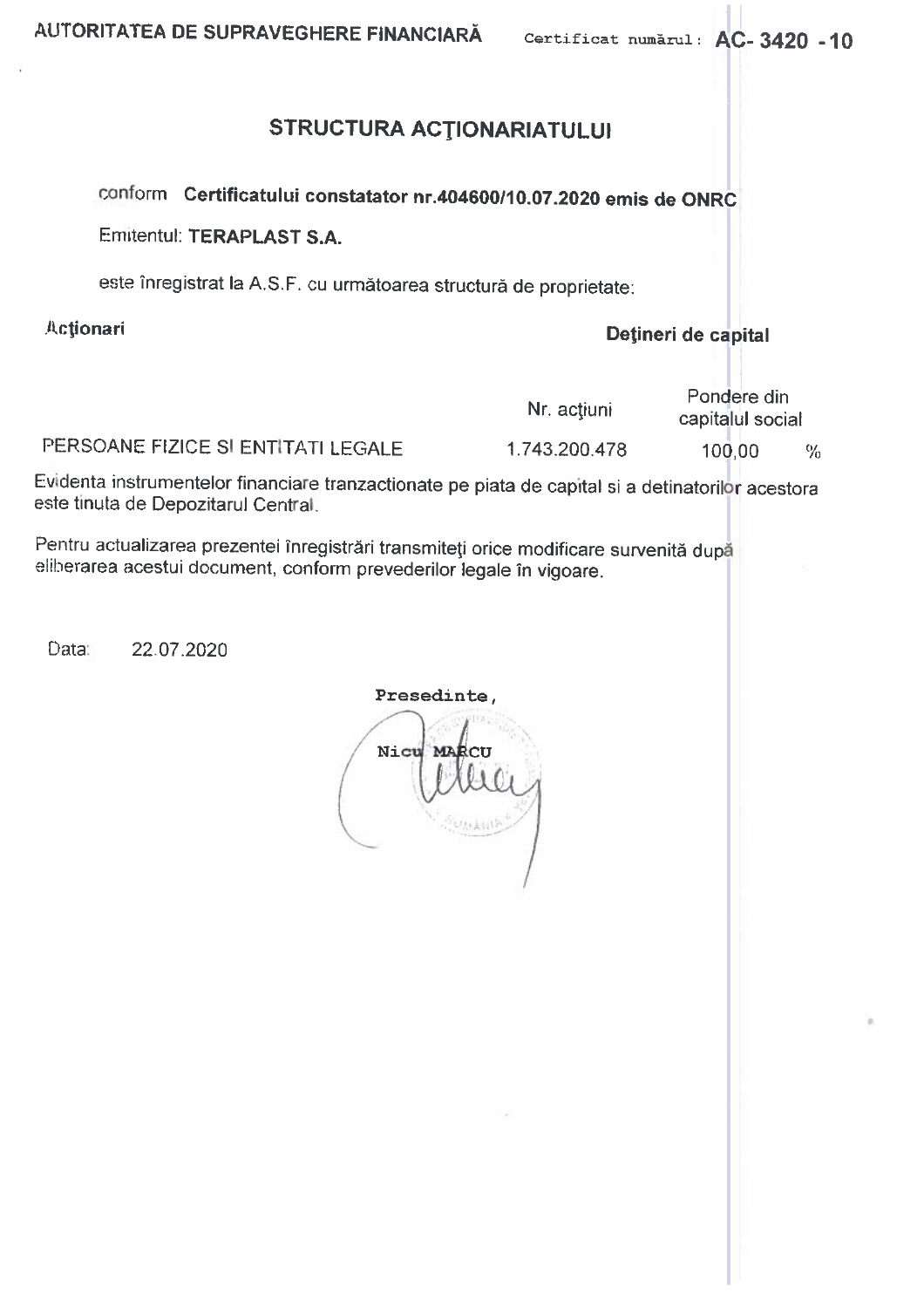# CERTIFICAT<br>DE ÎNREGISTRARE A INSTRUMENTELOR **FINANCIARE**

**AUTORITATEA DE SUPRAVEGHERE FINANCIARA** 

Prin prezentul se certifică înregistrarea următoarelor instrumente financiare:

## **ACTIUNI**

| $\text{Lip} = \text{Gamma}$ comune Nominative          |                                                          |                                                       |                                          |                   |
|--------------------------------------------------------|----------------------------------------------------------|-------------------------------------------------------|------------------------------------------|-------------------|
| Clasa:                                                 |                                                          |                                                       | Data înregistrării: 18.06.2008           |                   |
| Valoarea nominală:                                     |                                                          | $0,10$ Lei                                            | Poziția în registrul ASF: 3596           |                   |
| Număr total:                                           | 1.743.200.478                                            |                                                       | Codul ASF al actiunilor: 35963           |                   |
| <i><u><b>inregistrarea</b></u></i>                     | Data                                                     | Număr de acțiuni                                      | Valoarea emisiunii                       |                   |
| 5                                                      | 20.06.2017                                               | 290.478.310                                           |                                          | 29.047.831,00 Lei |
| 6                                                      | 22.03.2018                                               |                                                       | $-528$                                   | $-52,80$ Lei      |
| 7                                                      | 04.12.2018                                               | 213.334.832                                           |                                          | 21.333.483,20 Lei |
| 8                                                      | 05.09.2019                                               | 267.561.234                                           |                                          | 26.756.123,40 Lei |
| Caracteristici conform:                                | de ONRC                                                  | Certificatului constatator nr. 404600/10.07.2020 emis |                                          |                   |
| Societatea:                                            | <b>TERAPLAST S.A.</b>                                    |                                                       |                                          |                   |
| Capitalul social subscris:<br>Capitalul social vărsat: |                                                          |                                                       | 174.320.047,80 Lei<br>174.320.047,80 Lei |                   |
|                                                        | Cod unic de inregistrare emitent:                        | 3094980                                               |                                          |                   |
|                                                        | Nr. de ordine în registrul comertului:                   | J06/735/1992                                          |                                          |                   |
| Cod ASF emitent:                                       | 169329                                                   |                                                       |                                          |                   |
| Localitatea: SIEU-MAGHERUS                             |                                                          |                                                       |                                          |                   |
| Strada:<br>Judetul:                                    | DN 15A, Km 45+500, Sat Saratel<br><b>BISTRITA-NASAUD</b> |                                                       |                                          |                   |

Emiterea de catre A.S.F. a prezentului certificat de inregistrare nu reprezinta certificarea legalitatii modului în care au fost efectuate modificarile de capital si nici aprobarea eventualelor cesiuni facute cu încalcarea prevederilor legale si raportate la A.S.F. dupa ce au fost inregistrate la Oficiul Registrului Comertului, nerespectându-se obligatiile legale de raportare la piata pe care se tranzactioneaza actiunile societatii si de înregistrare la A.S.F

Intreaga raspundere legala revine emitentilor. Consiliilor de Administratie si conducerilor executive ale acestora si institutilor implicate In legalizarea modificarilor de capital, care sunt raspunzatori în fata legii pentru eventualele ilegalitati ce ar putea fi constatate.

| Numár: | $AC - 3420$ |  | - 10 |  |
|--------|-------------|--|------|--|
|        |             |  |      |  |

Data emiterii: 22.07.2020

Presedinte, Nicu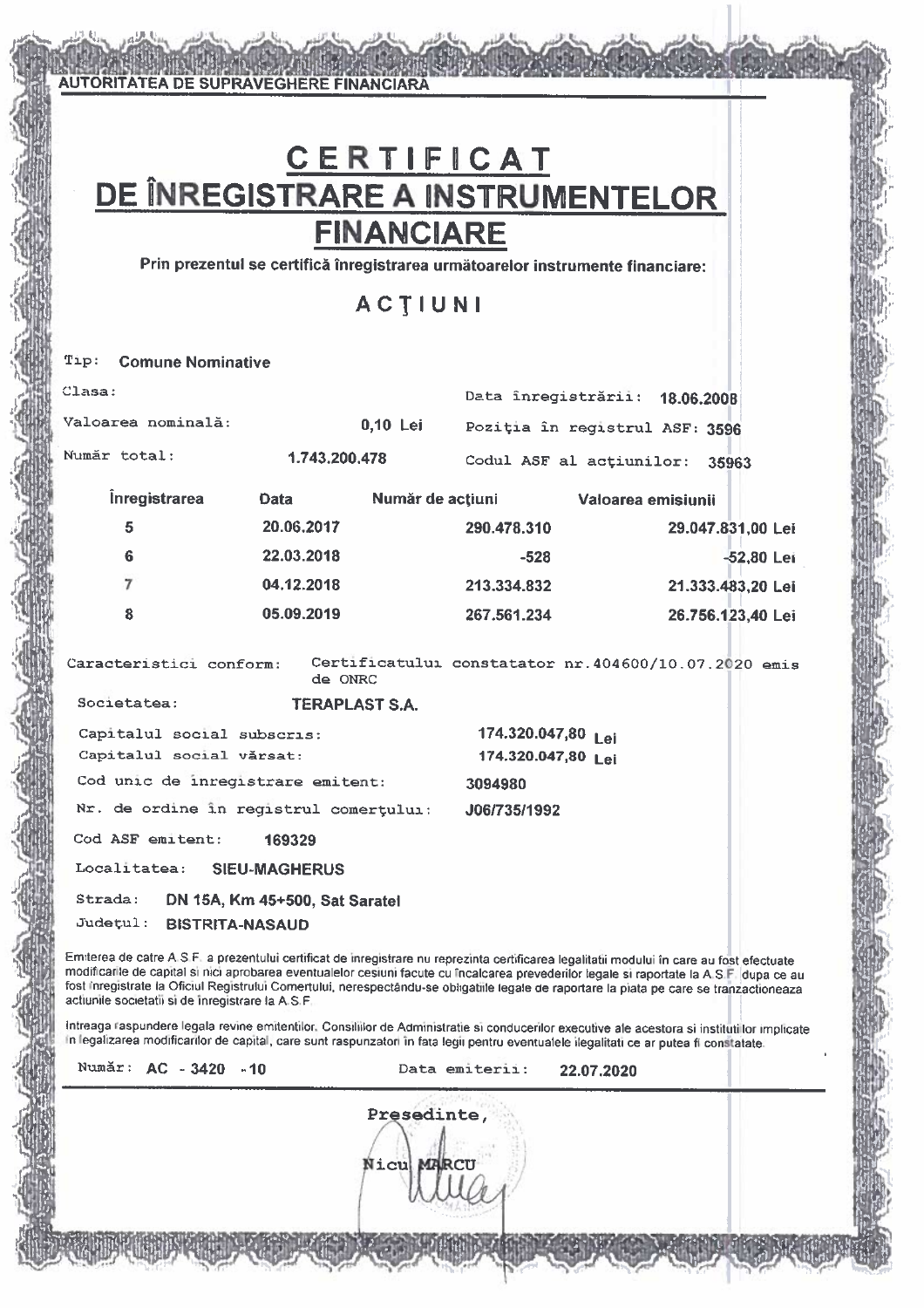## STRUCTURA ACTIONARIATULUI

conform Certificatului constatator nr.404600/10.07.2020 emis de ONRC

Emitentul: TERAPLAST S.A.

este înregistrat la A.S.F. cu următoarea structură de proprietate:

Actionari

Detineri de capital

|                                    | Nr. actiuni   | Pondere din<br>capitalul social |      |
|------------------------------------|---------------|---------------------------------|------|
| PERSOANE FIZICE SI ENTITATI LEGALE | 1.743.200.478 | 100 00                          | $\%$ |

Evidenta instrumentelor financiare tranzactionate pe piata de capital si a detinatorilor acestora este tinuta de Depozitarul Central.

Pentru actualizarea prezentei înregistrări transmiteți orice modificare survenită după eliberarea acestui document, conform prevederilor legale în vigoare.

Data: 22.07.2020

#### Presedinte,

Ni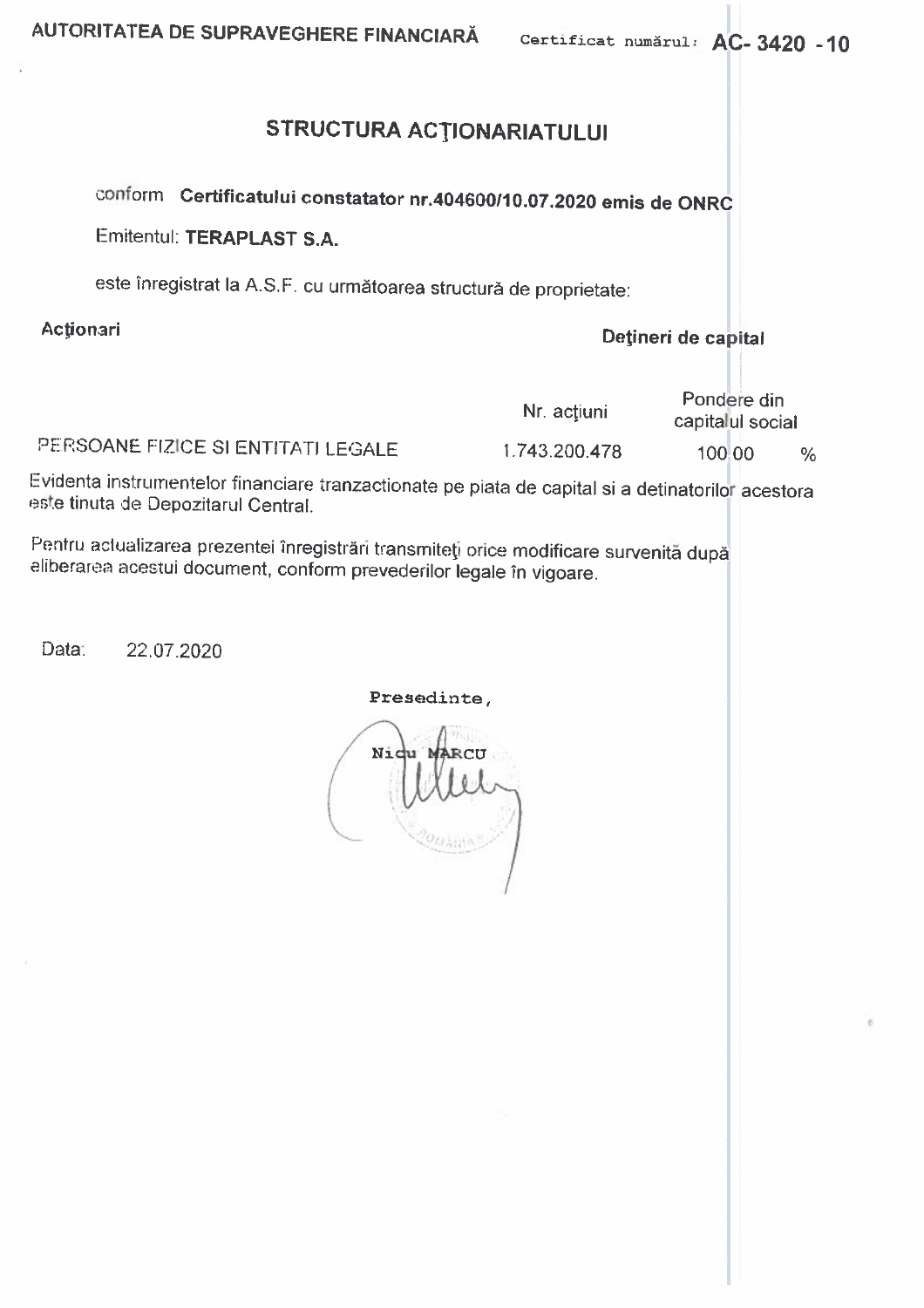# CERTIFICAT<br>DE ÎNREGISTRARE A INSTRUMENTELOR **FINANCIARE**

**AUTORITATEA DE SUPRAVEGHERE FINANCIARA** 

Prin prezentui se certifică înregistrarea următoarelor instrumente financiare:

### **ACTIUNI**

| Clasa:                                                                                                                                                                                                    |               |                       | Data înregistrării: 18.06.2008 |                    |                                                       |
|-----------------------------------------------------------------------------------------------------------------------------------------------------------------------------------------------------------|---------------|-----------------------|--------------------------------|--------------------|-------------------------------------------------------|
| Valoarea nominală:                                                                                                                                                                                        |               | 0,10 Lei              | Poziția în registrul ASF: 3596 |                    |                                                       |
| Număr total:                                                                                                                                                                                              | 1.743.200.478 |                       |                                |                    | Codul ASF al actiunilor: 35963                        |
| <i><u><b>Inregistrarea</b></u></i>                                                                                                                                                                        | Data          |                       | Număr de acțiuni               | Valoarea emisiunii |                                                       |
| 9                                                                                                                                                                                                         | 30.04.2020    |                       | $-1.490$                       |                    | $-149,00$ Lei                                         |
| 10 <sub>1</sub>                                                                                                                                                                                           | 10.07.2020    |                       | 405.395.460                    |                    | 40.539.546,00 Lei                                     |
|                                                                                                                                                                                                           | <b>TOTAL:</b> |                       | 1.743.200.478                  |                    | 174.320.047,80 Lei                                    |
|                                                                                                                                                                                                           |               |                       |                                |                    |                                                       |
| Caracteristici conform:                                                                                                                                                                                   | de ONRC       |                       |                                |                    | Certificatului constatator nr. 404600/10.07.2020 emis |
| Societatea:                                                                                                                                                                                               |               | <b>TERAPLAST S.A.</b> |                                |                    |                                                       |
| Capitalul social subscris:                                                                                                                                                                                |               |                       | 174.320.047,80 Lei             |                    |                                                       |
| Capitalul social vărsat:                                                                                                                                                                                  |               |                       | 174.320.047,80 Lei             |                    |                                                       |
| Cod unic de înregistrare emitent:                                                                                                                                                                         |               |                       | 3094980                        |                    |                                                       |
| Nr. de ordine în registrul comerțului: J06/735/1992                                                                                                                                                       |               |                       |                                |                    |                                                       |
| Cod ASF emitent:                                                                                                                                                                                          | 169329        |                       |                                |                    |                                                       |
| Localitatea: SIEU-MAGHERUS                                                                                                                                                                                |               |                       |                                |                    |                                                       |
| Strada: DN 15A, Km 45+500, Sat Saratel<br>Judetul: BISTRITA-NASAUD                                                                                                                                        |               |                       |                                |                    |                                                       |
| $\mathsf{Exbitrary}$ do onto $\Lambda \subseteq \mathsf{Exnormal}(d)$ and $\mathsf{Ext}(\mathsf{B})$ and $\mathsf{Ext}(\mathsf{B})$ are set of $\mathsf{Ext}(\mathsf{B})$ . If $\mathsf{Ext}(\mathsf{B})$ |               |                       |                                |                    |                                                       |

Emiterea de catre A.S.F. a prezentului certificat de inregistrare nu reprezinta certificarea legalitatii modului în care au fost efectuate modificarile de capital si nici aprobarea eventualelor cesiuni facute cu încalcarea prevederilor legale si raportate la A.S.F. dupa ce au fost inregistrate la Oficiul Registrului Comertului, nerespectându-se obligatiile legale de raportare la piata pe care se tranzactioneaza actiunile societatii si de inregistrare la A.S.F.

Intreaga raspundere legala revine emitentilor, Consiliilor de Administratie si conducerilor executive ale acestora si institutiilor implicate în legalizarea modificarilor de capital, care sunt raspunzatori în fata legii pentru eventualele ilegalitati ce ar putea fi conslatate.

| Numār: <b>AC -3420</b><br>$-10$ |  |
|---------------------------------|--|
|---------------------------------|--|

Data emiterii: 22.07.2020

Presedinte, Nic